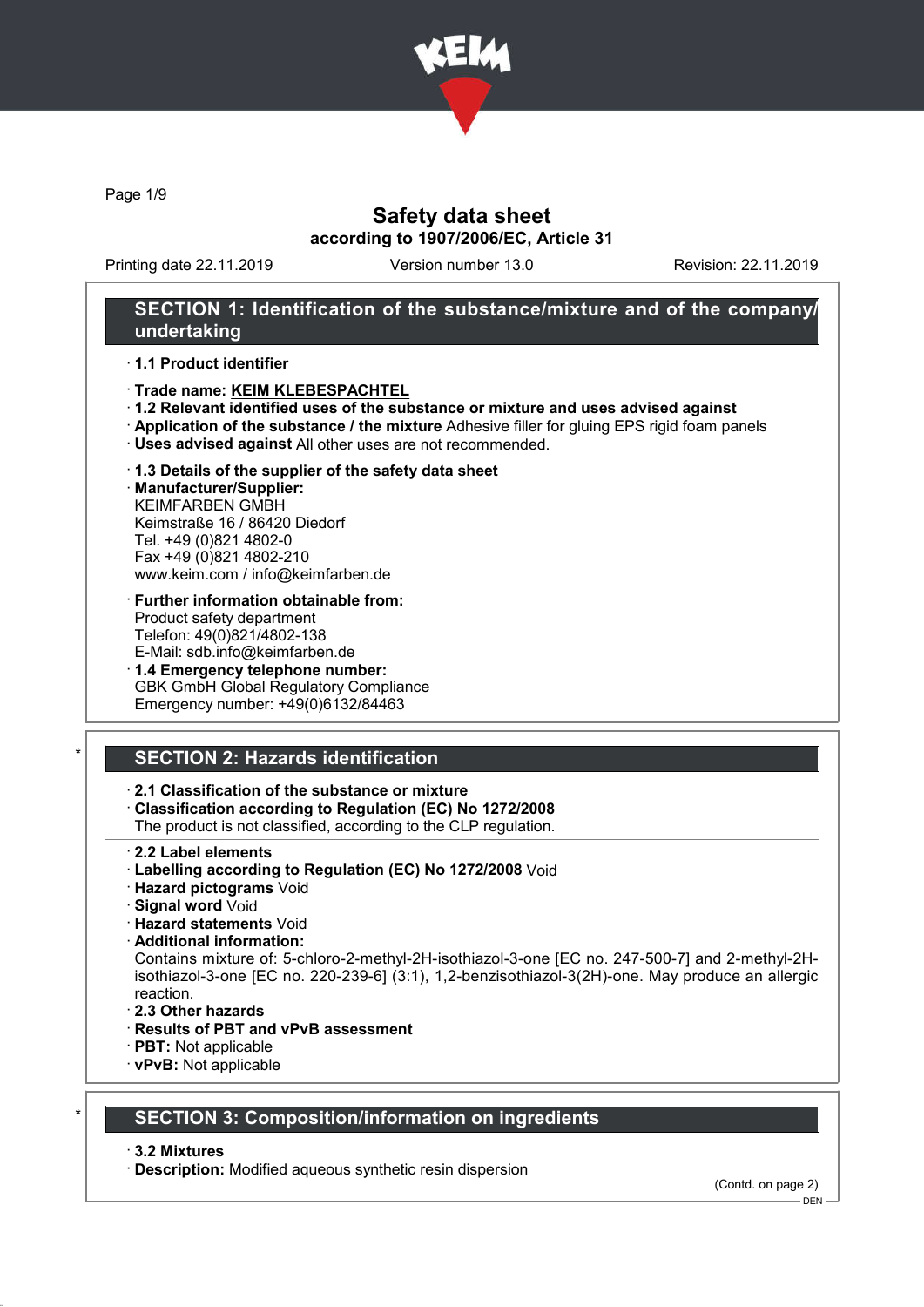

Page 2/9

# Safety data sheet according to 1907/2006/EC, Article 31

Printing date 22.11.2019 Version number 13.0 Revision: 22.11.2019

#### Trade name: KEIM KLEBESPACHTEL

| · Dangerous components: |                                                                                                                                                                           |            |
|-------------------------|---------------------------------------------------------------------------------------------------------------------------------------------------------------------------|------------|
| CAS: 2634-33-5          | 1,2-benzisothiazol-3(2H)-one                                                                                                                                              | $< 0.05\%$ |
| EINECS: 220-120-9       | Eye Dam. 1, H318; Aquatic Acute 1, H400; Aquatic<br>Index number: 613-088-00-6 Chronic 2, H411; $\Diamond$ Acute Tox. 4, H302; Skin Irrit. 2,<br>H315; Skin Sens. 1, H317 |            |
| CAS: 55965-84-9         | mixture of: 5-chloro-2-methyl-2H-isothiazol-3-one [EC no.                                                                                                                 | < 0.0015%  |
|                         | Index number: $613-167-00-5$ 247-500-7] and 2-methyl-2H-isothiazol-3-one [EC no.<br>$220 - 239 - 6$ ] (3:1)                                                               |            |
|                         | Acute Tox. 3, H301; Acute Tox. 2, H310; Acute Tox.<br>2, H330; Skin Corr. 1C, H314; Eye Dam. 1, H318;                                                                     |            |
|                         | Aquatic Acute 1, H400; Aquatic Chronic 1, H410;<br>Skin Sens. 1A, H317                                                                                                    |            |

# SECTION 4: First aid measures

#### · 4.1 Description of first aid measures

| <b>General information:</b>                                                               |
|-------------------------------------------------------------------------------------------|
| Immediately remove any clothing soiled by the product.                                    |
| With appearance of symptoms or in cases of doubt seek medical advice.                     |
| When seeing the doctor we suggest to present this safety data sheet.                      |
| After inhalation: Supply fresh air; consult doctor in case of complaints.                 |
| · After skin contact:                                                                     |
| Immediately wash with water and soap and rinse thoroughly.                                |
| Do not use solvents or thinners.                                                          |
| If skin irritation continues, consult a doctor.                                           |
| · After eye contact:                                                                      |
| Rinse opened eye for several minutes under running water. Then consult a doctor.          |
| · After swallowing:                                                                       |
| Rinse mouth and throat well with water.                                                   |
| Do not induce vomiting; call for medical help immediately.                                |
| 4.2 Most important symptoms and effects, both acute and delayed                           |
| No further relevant information available.                                                |
| 14.3 Indication of any immediate medical attention and special treatment needed           |
| No further relevant information available.                                                |
|                                                                                           |
|                                                                                           |
| <b>SECTION 5: Firefighting measures</b>                                                   |
|                                                                                           |
| ⋅5.1 Extinguishing media                                                                  |
| · Suitable extinguishing agents:                                                          |
| CO2, nowder or water spray. Fight larger fires with water spray or alcohol resistant foam |

- CO2, powder or water spray. Fight larger fires with water spray or alcohol resistant foam. · For safety reasons unsuitable extinguishing agents: Water with full jet
- · 5.2 Special hazards arising from the substance or mixture
- In case of fire, the following can be released: carbon oxide (COx)

(Contd. on page 3)

 $-$  DEN -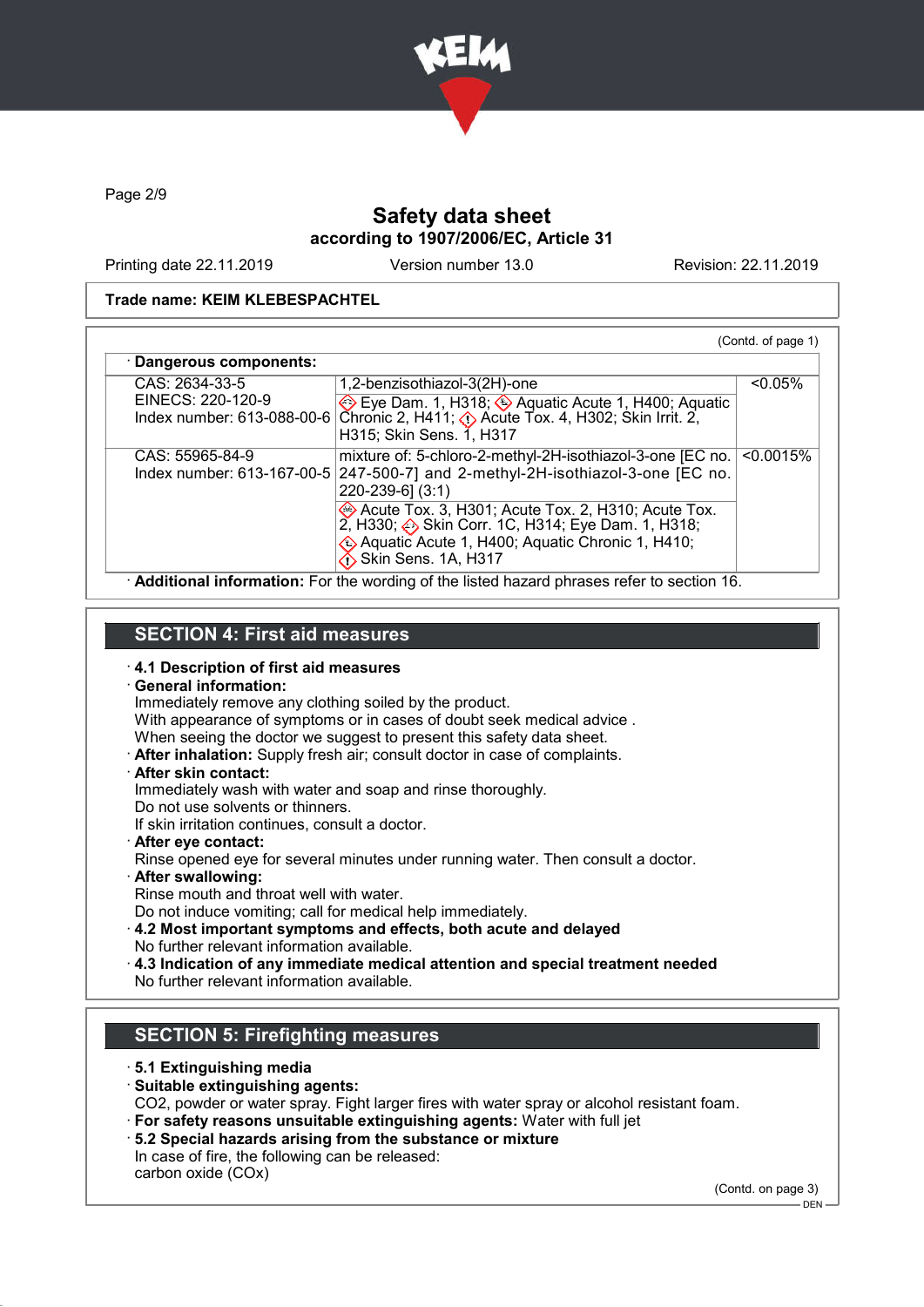

Page 3/9

## Safety data sheet according to 1907/2006/EC, Article 31

Printing date 22.11.2019 Version number 13.0 Revision: 22.11.2019

#### Trade name: KEIM KLEBESPACHTEL

(Contd. of page 2)

- acrylic monomers
- · 5.3 Advice for firefighters
- · Specila protective equipment: Wear self-contained respiratory protective device. · Additional information
- In case of fire do not breathe smoke, fumes and vapours.

Dispose of fire debris and contaminated fire fighting water in accordance with official regulations.

### SECTION 6: Accidental release measures

- $\cdot$  6.1 Personal precautions, protective equipment and emergency procedures Avoid contact with skin and eyes. Do not inhale fumes. Particular danger of slipping on leaked/spilled product. 6.2 Environmental precautions:
- Follow local governmental rules and regulations. Do not allow product to reach sewage system or any water course.
- · 6.3 Methods and material for containment and cleaning up: Absorb with liquid-binding material (sand, diatomite, acid binders, universal binders, sawdust). Dispose of the material collected according to regulations. Clear contaminated areas thoroughly.
- Clean with water, not with solvent. 6.4 Reference to other sections See Section 7 for information on safe handling. See Section 8 for information on personal protection equipment. See Section 13 for disposal information.

# SECTION 7: Handling and storage

- · 7.1 Precautions for safe handling
- Avoid contact with skin and eyes. Do not inhale aerosols. Open and handle receptacle with care.

See item 8 (8.2) for information about suitable protective equipment and technical precautions. Respect the protection rules.

Information about fire - and explosion protection:

Cool endangered receptacles with water spray.

- · 7.2 Conditions for safe storage, including any incompatibilities
- · Storage:
- · Requirements to be met by storerooms and receptacles: Store only in unopened original receptacles. Keep in the original containers in a cool and dry place.
- · Information about storage in one common storage facility: Do not store together with oxidising and acidic materials. Do not store together with alkalis (caustic solutions).
- · Further information about storage conditions: Store in cool, dry conditions in well sealed receptacles.

(Contd. on page 4)

DEN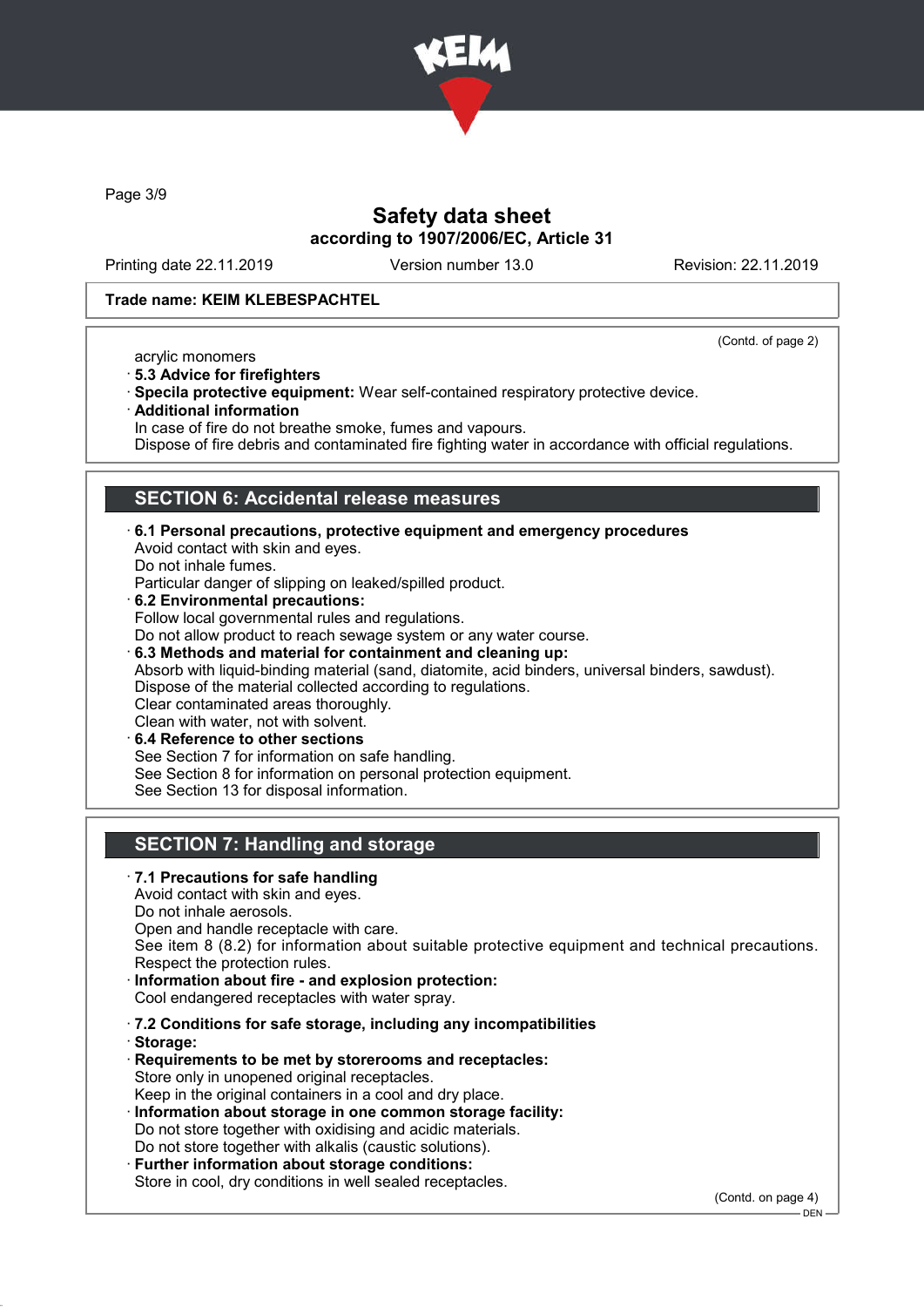

Page 4/9

## Safety data sheet according to 1907/2006/EC, Article 31

Printing date 22.11.2019 Version number 13.0 Revision: 22.11.2019

#### Trade name: KEIM KLEBESPACHTEL

(Contd. of page 3)

Protect from frost. Store receptacle in a well ventilated area. Protect from heat and direct sunlight.

· Storage class: 12

· 7.3 Specific end use(s) No further relevant information available.

## SECTION 8: Exposure controls/personal protection

#### · 8.1 Control parameters

#### · Ingredients with limit values that require monitoring at the workplace:

2634-33-5 1,2-benzisothiazol-3(2H)-one

MAK (Germany) vgl.Abschn.IIb und Xc

#### 55965-84-9 mixture of: 5-chloro-2-methyl-2H-isothiazol-3-one [EC no. 247-500-7] and 2 methyl-2H-isothiazol-3-one [EC no. 220-239-6] (3:1)

MAK (Germany) Long-term value: 0.2E mg/m<sup>3</sup>

## vgl.Abschn.Xc

· Additional information: The lists valid during the making were used as basis.

#### · 8.2 Exposure controls

- · Personal protective equipment:
- · General protective and hygienic measures:

Avoid contact with the eyes and skin.

Do not inhale aerosols.

Wash hands before breaks and at the end of work.

Immediately remove all soiled and contaminated clothing.

**Respiratory protection:** 

Use suitable respiratory protective device only when aerosol or mist is formed.

- Filter P2
- · Protection of hands: Protective gloves
- · Material of gloves
- suitable material e.g.:
- Nitrile rubber, NBR
- Recommended thickness of the material:  $\geq 0.2$  mm

The selection of the suitable gloves does not only depend on the material, but also on further marks of quality and varies from manufacturer to manufacturer. As the product is a preparation of several substances, the resistance of the glove material can not be calculated in advance and has therefore to be checked prior to the application.

### Penetration time of glove material

Value for the permeation: level  $> 5$  (240 min)

The determined penetration times according to EN 16523-1:2015 are not performed under practical conditions. Therefore a maximum wearing time, which corresponds to 50% of the penetration time, is recommended.

The exact break trough time has to be found out by the manufacturer of the protective gloves and has to be observed.

### Eye protection: Safety glasses

(Contd. on page 5) DEN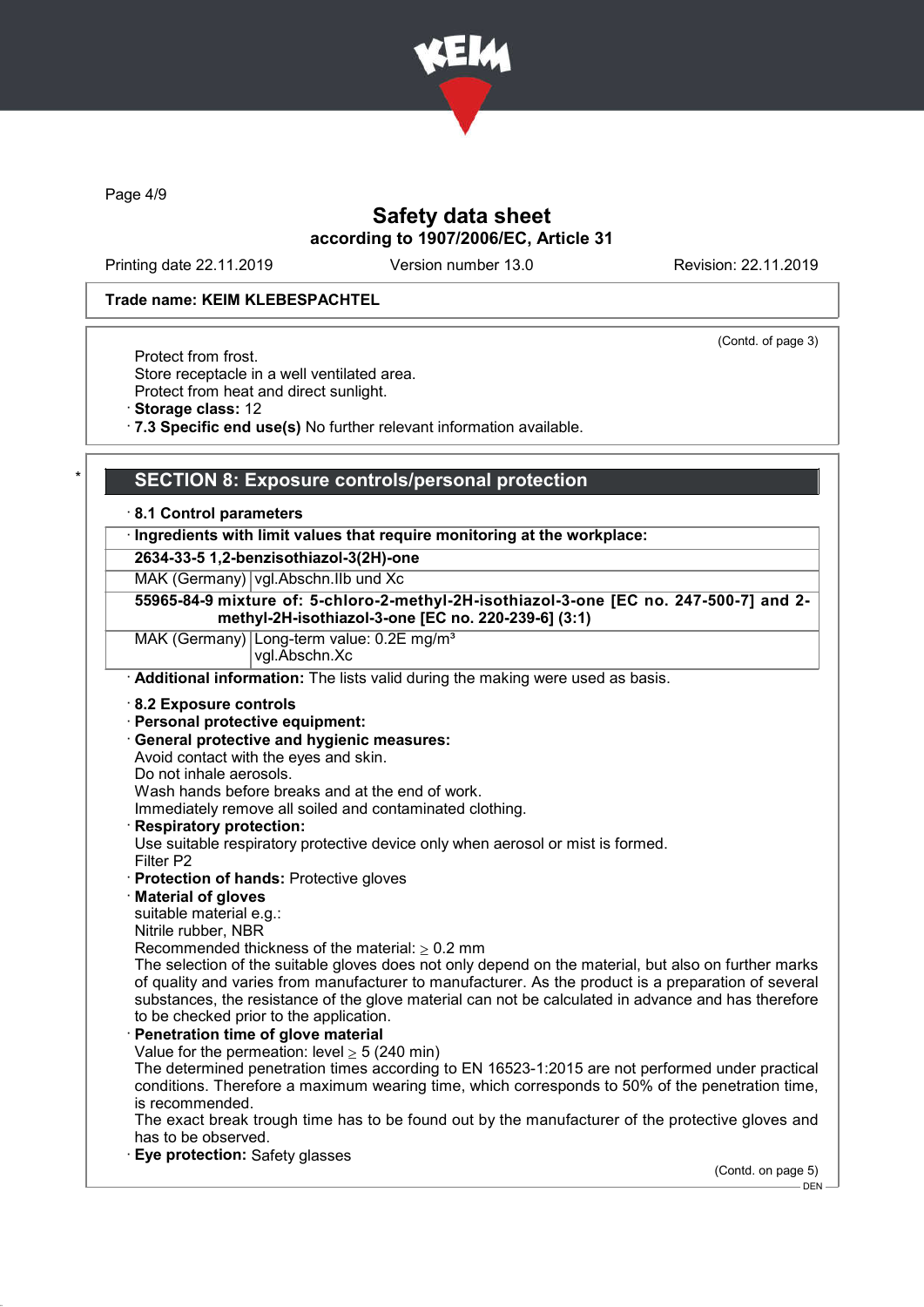

Page 5/9

# Safety data sheet according to 1907/2006/EC, Article 31

Printing date 22.11.2019 Version number 13.0 Revision: 22.11.2019

### Trade name: KEIM KLEBESPACHTEL

· Body protection: Protective work clothing

(Contd. of page 4)

· Limitation and supervision of exposure into the environment See Section 12 and 6.2

| <b>SECTION 9: Physical and chemical properties</b>                                                              |                                               |  |
|-----------------------------------------------------------------------------------------------------------------|-----------------------------------------------|--|
| 9.1 Information on basic physical and chemical properties<br><b>General Information</b><br>· Appearance:        |                                               |  |
| Form:                                                                                                           | Pasty                                         |  |
| Colour:                                                                                                         | <b>Beige</b>                                  |  |
| Odour:                                                                                                          | Characteristic                                |  |
| <b>Odour threshold:</b>                                                                                         | Not determined                                |  |
| · pH-value at 20 °C:                                                                                            | $8.2 - 8.7*$                                  |  |
| Change in condition<br><b>Melting point/freezing point:</b><br>Initial boiling point and boiling range: ~100 °C | Not determined                                |  |
| · Flash point:                                                                                                  | Not applicable                                |  |
| · Flammability (solid, gas):                                                                                    | Not applicable                                |  |
| · Ignition temperature:                                                                                         | Not determined                                |  |
| · Decomposition temperature:                                                                                    | Not determined                                |  |
| · Auto-ignition temperature:                                                                                    | Product is not selfigniting.                  |  |
| <b>Explosive properties:</b>                                                                                    | Product does not present an explosion hazard. |  |
| <b>Explosion limits:</b><br>Lower:<br>Upper:                                                                    | Not applicable<br>Not applicable              |  |
| Vapour pressure at 20 °C:                                                                                       | $\sim$ 23 hPa                                 |  |
| Density at 20 °C:                                                                                               | 1.6-1.8* $g/cm^{3}$                           |  |
| · Relative density                                                                                              | Not determined                                |  |
| · Vapour density                                                                                                | Not applicable                                |  |
| <b>Evaporation rate</b>                                                                                         | Not determined.                               |  |
| · Solubility in / Miscibility with<br>water:                                                                    | Fully miscible                                |  |
| · Partition coefficient: n-octanol/water:                                                                       | Not determined.                               |  |
| · Viscosity:                                                                                                    |                                               |  |
| Dynamic:                                                                                                        | Not determined.                               |  |
| Kinematic:                                                                                                      | Not determined                                |  |
|                                                                                                                 | (Contd. on page 6)<br>– DEN –                 |  |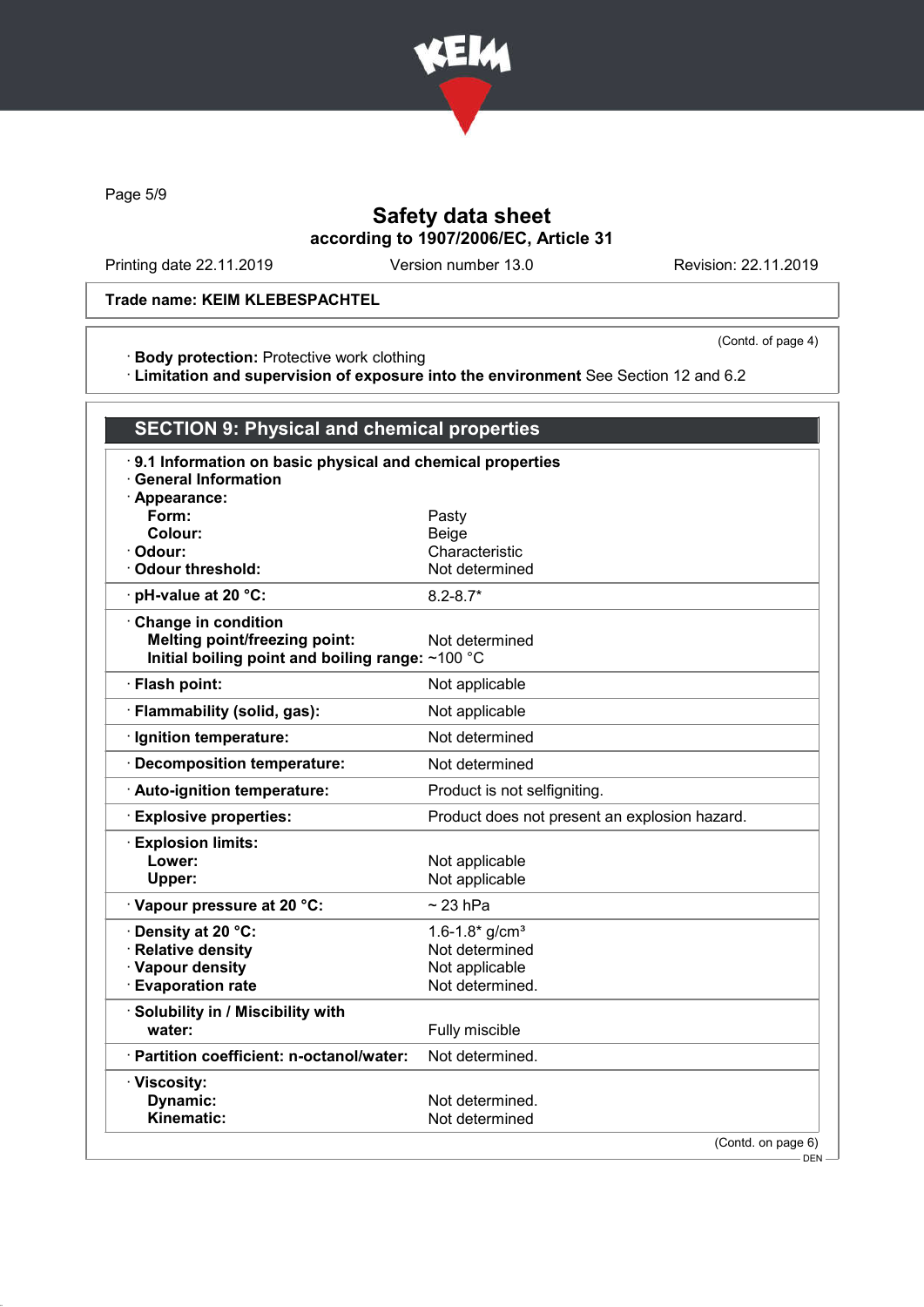

Page 6/9

## Safety data sheet according to 1907/2006/EC, Article 31

Printing date 22.11.2019 Version number 13.0 Revision: 22.11.2019

(Contd. of page 5)

### Trade name: KEIM KLEBESPACHTEL

· 9.2 Other information \* The values are for freshly produced material and may change with the time.

### SECTION 10: Stability and reactivity

- · 10.1 Reactivity No further relevant information available.
- · 10.2 Chemical stability Stable under normal conditions of storage and use.
- · Thermal decomposition / conditions to be avoided:
- No decomposition if used according to specifications.
- · 10.3 Possibility of hazardous reactions Reacts with acids, alkalis and oxidising agents.
- · 10.4 Conditions to avoid No further relevant information available.
- · 10.5 Incompatible materials:
- oxidizing agents
- Bases
- Acids
- · 10.6 Hazardous decomposition products:

No hazardous decomposition products if stored and handled as prescribed. In case of fire, the following can be released: Carbon oxides (COx)

acrylic monomers

## SECTION 11: Toxicological information

### · 11.1 Information on toxicological effects

- · Acute toxicity Based on available data, the classification criteria are not met.
- · Primary irritant effect:
- · Skin corrosion/irritation Frequent persistent contact with the skin may cause skin irritation.
- · Serious eye damage/irritation In case of longer exposure, irritating effect is possible.
- · during inhalation: Irritant effect possible.
- · during swallowing: Irritant effect possible
- · Respiratory or skin sensitisation

Contains mixture of: 5-chloro-2-methyl-2H-isothiazol-3-one [EC no. 247-500-7] and 2-methyl-2Hisothiazol-3-one [EC no. 220-239-6] (3:1), 1,2-Benzisothiazol-3(2H)-one. May produce an allergic reaction.

Other information (about experimental toxicology):

Experimental analysis are not available.

The product was not tested. The statements on toxicology have been derived from the properties of the individual components.

- · CMR effects (carcinogenity, mutagenicity and toxicity for reproduction) Not applicable
- · Germ cell mutagenicity Based on available data, the classification criteria are not met.
- · Carcinogenicity Based on available data, the classification criteria are not met.
- · Reproductive toxicity Based on available data, the classification criteria are not met.
- · STOT-single exposure Based on available data, the classification criteria are not met.
- · STOT-repeated exposure Based on available data, the classification criteria are not met.

(Contd. on page 7)

DEN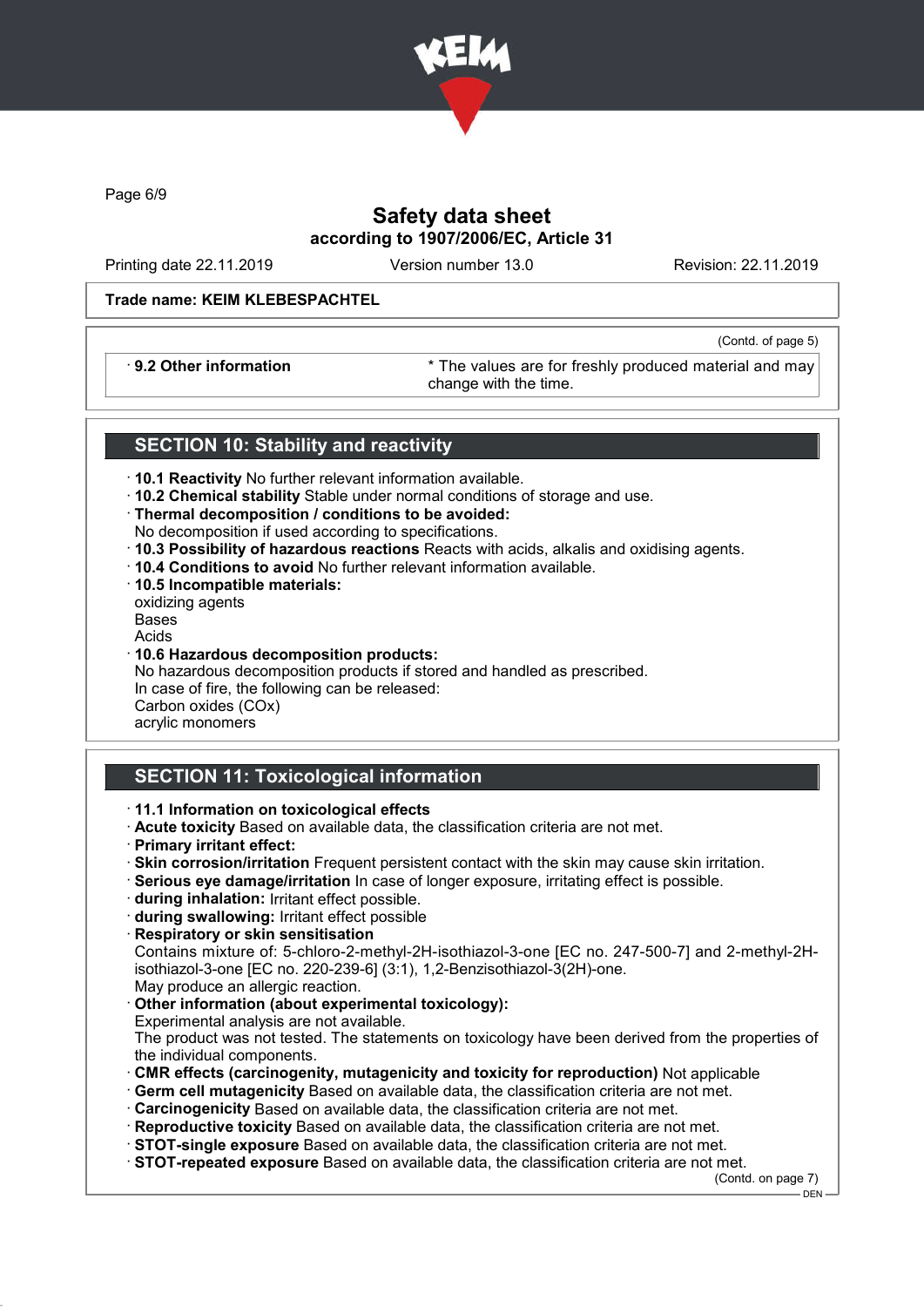

Page 7/9

## Safety data sheet according to 1907/2006/EC, Article 31

Printing date 22.11.2019 Version number 13.0 Revision: 22.11.2019

### Trade name: KEIM KLEBESPACHTEL

(Contd. of page 6)

· Aspiration hazard Based on available data, the classification criteria are not met.

# SECTION 12: Ecological information

### · 12.1 Toxicity

- · Aquatic toxicity: No further relevant information available.
- · 12.2 Persistence and degradability No further relevant information available.
- · 12.3 Bioaccumulative potential No further relevant information available.
- · 12.4 Mobility in soil No further relevant information available.
- · Additional ecological information:
- · According to the formulation contains the following heavy metals and compounds from the EU guideline NO. 2006/11/EC:

According to our current data base the product does not consist of any heavy metals or substances of EU-directives 76/464/EWG.

· General notes:

At present there are no ecotoxicological assessments.

Do not allow product to reach ground water, water course or sewage system.

Water hazard class 1 (German Regulation) (Self-assessment): slightly hazardous for water

- · 12.5 Results of PBT and vPvB assessment
- · PBT: Not applicable
- · vPvB: Not applicable
- · 12.6 Other adverse effects No further relevant information available.

# SECTION 13: Disposal considerations

### · 13.1 Waste treatment methods

· Recommendation

Must not be disposed with household garbage. Do not allow product to reach sewage system. Disposal must be made according to official regulations.

### · European waste catalogue

08 04 10 waste adhesives and sealants other than those mentioned in 08 04 09

- · Uncleaned packaging:
- · Recommendation: Disposal must be made according to official regulations.
- · Recommended cleansing agents: Water, if necessary with cleansing agents.

| $\cdot$ 14.1 UN-Number       |      |  |
|------------------------------|------|--|
| · ADR, IMDG, IATA            | Void |  |
| 14.2 UN proper shipping name |      |  |
| · ADR, IMDG, IATA            | Void |  |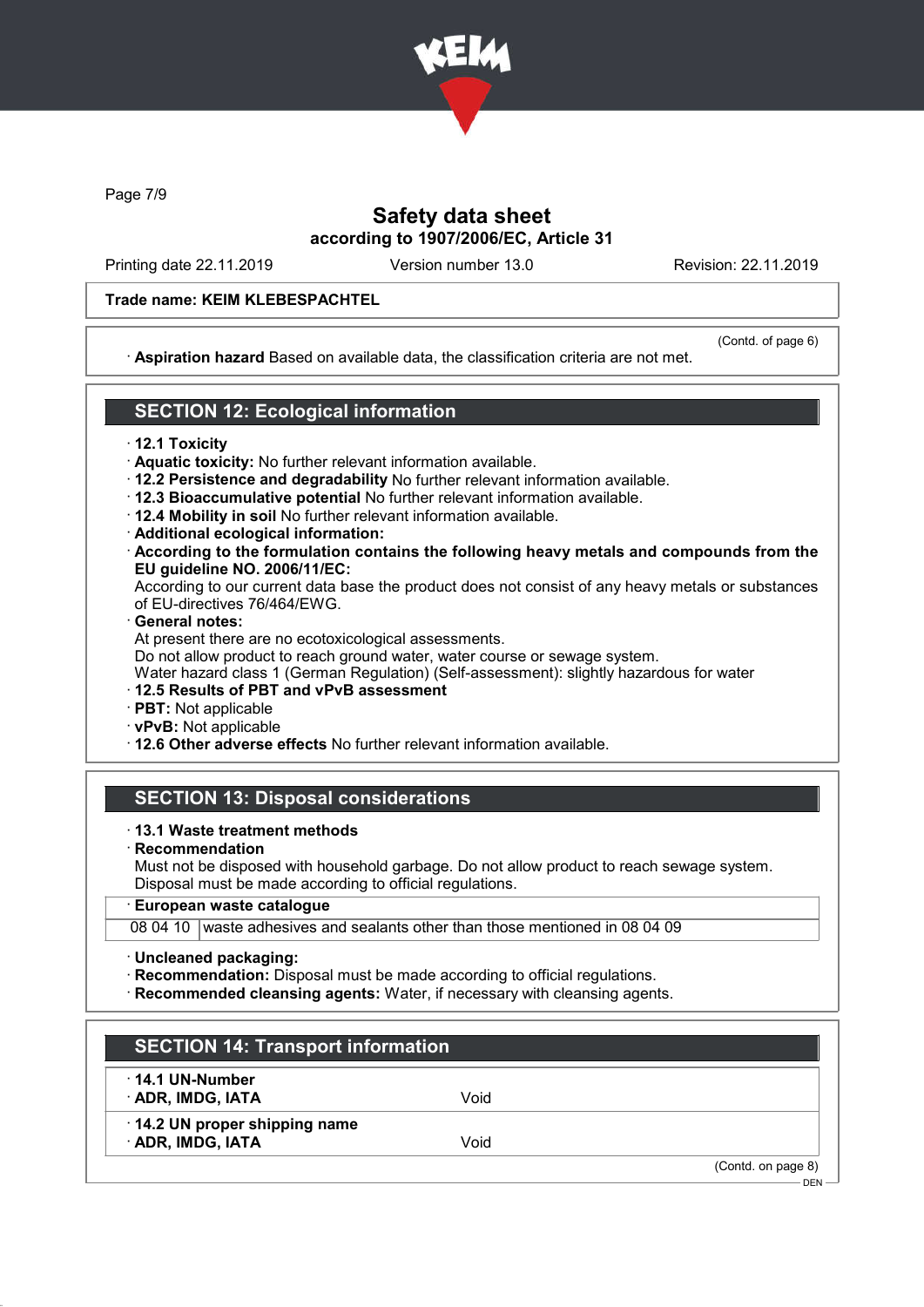

Page 8/9

## Safety data sheet according to 1907/2006/EC, Article 31

Printing date 22.11.2019 Version number 13.0 Revision: 22.11.2019

Trade name: KEIM KLEBESPACHTEL

|                                              | (Contd. of page 7)                                            |
|----------------------------------------------|---------------------------------------------------------------|
| 14.3 Transport hazard class(es)              |                                                               |
| · ADR, IMDG, IATA                            |                                                               |
| · Class                                      | Void                                                          |
| 14.4 Packing group                           |                                                               |
| · ADR, IMDG, IATA                            | Void                                                          |
| 14.5 Environmental hazards:                  |                                                               |
| · Marine pollutant:                          | No                                                            |
| 14.6 Special precautions for user            | Not applicable                                                |
| 14.7 Transport in bulk according to Annex II |                                                               |
| of Marpol and the IBC Code                   | Not applicable                                                |
| · Transport/Additional information:          | No dangerous good in sense of these transport<br>regulations. |
| · UN "Model Regulation":                     | Void                                                          |

### **SECTION 15: Regulatory information**

- · 15.1 Safety, health and environmental regulations/legislation specific for the substance or mixture
- · Directive 2012/18/EU
- · Named dangerous substances ANNEX I None of the ingredients is listed.
- · National regulations:
- · Waterhazard class: Water hazard class 1 (Self-assessment): slightly hazardous for water.
- · Other regulations, limitations and prohibitive regulations
- · Substances of very high concern (SVHC) according to REACH, Article 57 Not applicable · Product-Code/Giscode: D1
- · 15.2 Chemical safety assessment: A Chemical Safety Assessment has not been carried out.

### SECTION 16: Other information

This information is based on our present knowledge. However, this shall not constitute a guarantee for any specific product features and shall not establish a legally valid contractual relationship.

#### **Relevant phrases**

H301 Toxic if swallowed.

- H302 Harmful if swallowed.
- H310 Fatal in contact with skin.
- H314 Causes severe skin burns and eye damage.
- H315 Causes skin irritation.
- H317 May cause an allergic skin reaction.
- H318 Causes serious eye damage.
- H330 Fatal if inhaled.

(Contd. on page 9)

 $-$  DEN